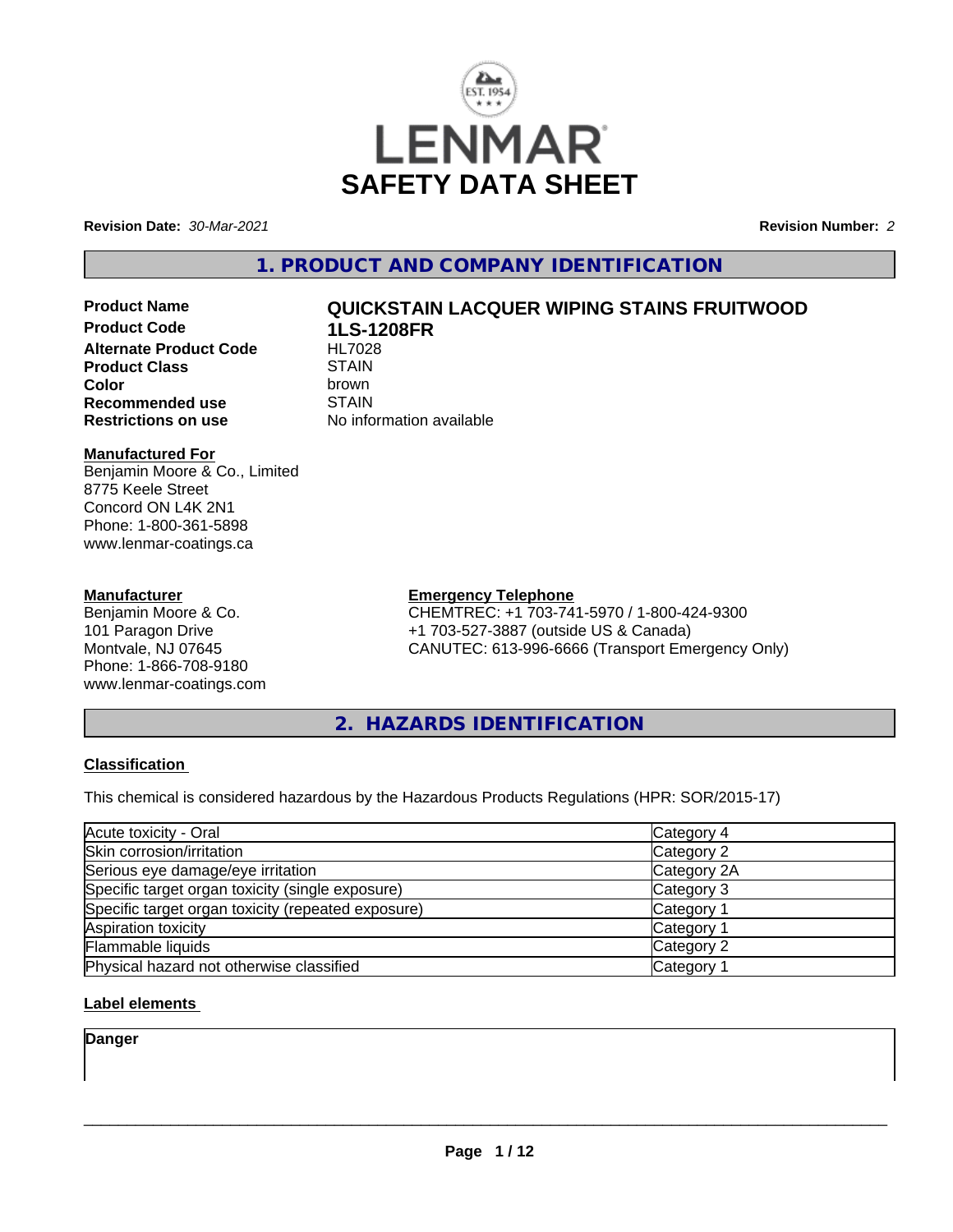\_\_\_\_\_\_\_\_\_\_\_\_\_\_\_\_\_\_\_\_\_\_\_\_\_\_\_\_\_\_\_\_\_\_\_\_\_\_\_\_\_\_\_\_\_\_\_\_\_\_\_\_\_\_\_\_\_\_\_\_\_\_\_\_\_\_\_\_\_\_\_\_\_\_\_\_\_\_\_\_\_\_\_\_\_\_\_\_\_\_\_\_\_

#### **Hazard statements**

Harmful if swallowed Causes skin irritation Causes serious eye irritation May cause respiratory irritation. May cause drowsiness or dizziness Causes damage to organs through prolonged or repeated exposure May be fatal if swallowed and enters airways Highly flammable liquid and vapor Reactive flammable material



**Appearance** liquid **Odor** solvent

#### **Precautionary Statements - Prevention**

Wash face, hands and any exposed skin thoroughly after handling Do not eat, drink or smoke when using this product Wear protective gloves/protective clothing/eye protection/face protection Do not breathe dust/fume/gas/mist/vapors/spray Use only outdoors or in a well-ventilated area Keep away from heat, hot surfaces, sparks, open flames and other ignition sources. No smoking Keep container tightly closed Ground/bond container and receiving equipment Use explosion-proof electrical/ventilating/lighting/equipment Use only non-sparking tools Take precautionary measures against static discharge Keep cool

# **Precautionary Statements - Response**

Get medical advice/attention if you feel unwell

#### **Eyes**

IF IN EYES: Rinse cautiously with water for several minutes. Remove contact lenses, if present and easy to do. Continue rinsing

If eye irritation persists: Get medical advice/attention

#### **Skin**

If skin irritation occurs: Get medical advice/attention

IF ON SKIN (or hair): Remove/Take off immediately all contaminated clothing. Rinse skin with water/shower Wash contaminated clothing before reuse

#### **Inhalation**

IF INHALED: Remove victim to fresh air and keep at rest in a position comfortable for breathing Call a POISON CENTER or doctor/physician if you feel unwell

#### **Ingestion**

IF SWALLOWED: Immediately call a POISON CENTER or doctor/physician

Do NOT induce vomiting

Rinse mouth

#### **Fire**

In case of fire: Use CO2, dry chemical, or foam for extinction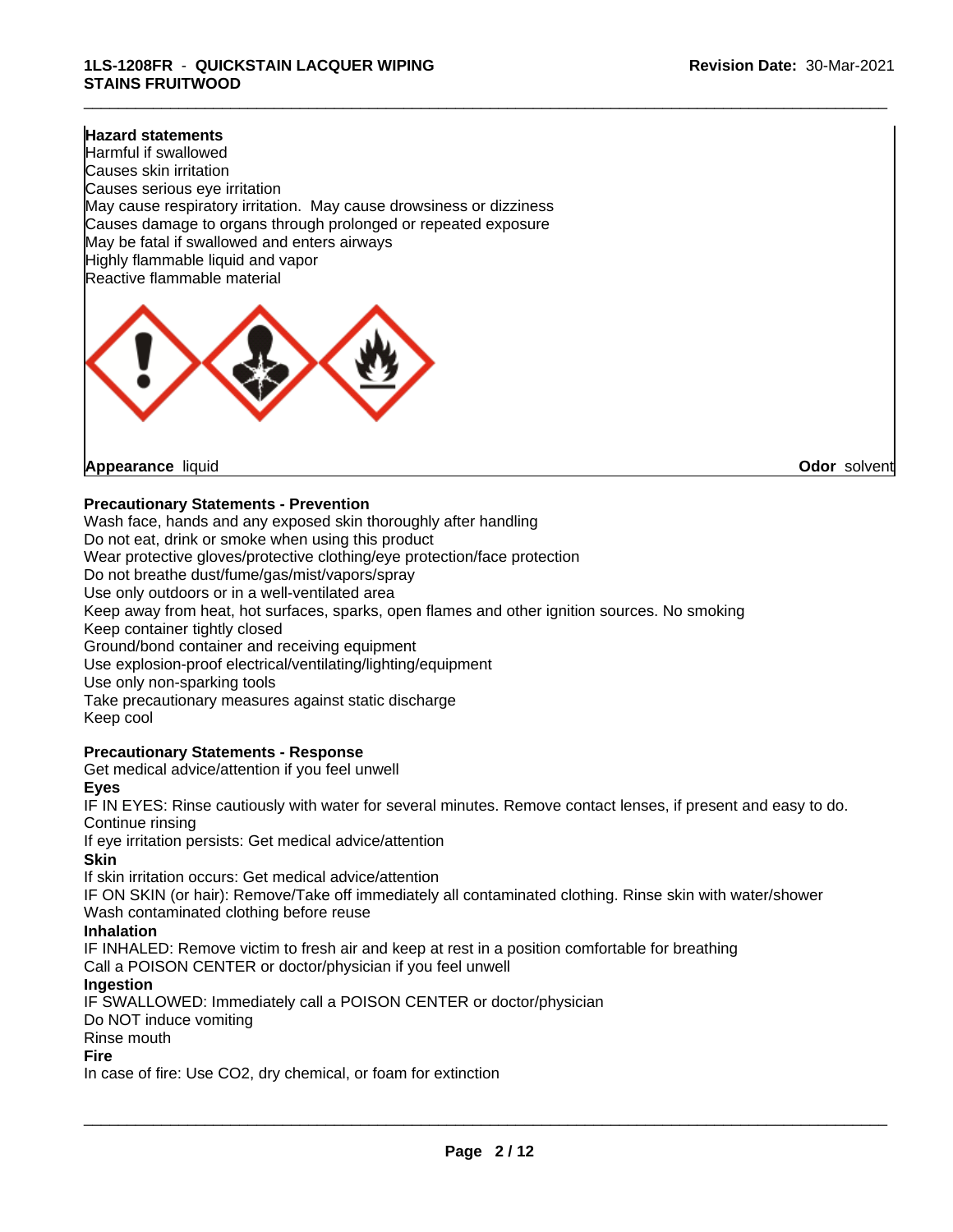#### **Precautionary Statements - Storage**

Store locked up Store in a well-ventilated place. Keep container tightly closed

#### **Precautionary Statements - Disposal**

Dispose of contents/container to an approved waste disposal plant

#### **Other information**

No information available

# **3. COMPOSITION INFORMATION ON COMPONENTS**

\_\_\_\_\_\_\_\_\_\_\_\_\_\_\_\_\_\_\_\_\_\_\_\_\_\_\_\_\_\_\_\_\_\_\_\_\_\_\_\_\_\_\_\_\_\_\_\_\_\_\_\_\_\_\_\_\_\_\_\_\_\_\_\_\_\_\_\_\_\_\_\_\_\_\_\_\_\_\_\_\_\_\_\_\_\_\_\_\_\_\_\_\_

| <b>Chemical name</b>                          | CAS No.    | Weight-%   | <b>Hazardous Material</b><br>registry number<br>(HMIRA registry #) | Date HMIRA filed and<br>Information Review Act date exemption granted<br>(if applicable) |
|-----------------------------------------------|------------|------------|--------------------------------------------------------------------|------------------------------------------------------------------------------------------|
| 2-Butoxyethanol                               | 111-76-2   | $15 - 40%$ |                                                                    |                                                                                          |
| Propylene glycol monomethyl<br>ether acetate  | 108-65-6   | $10 - 30%$ |                                                                    |                                                                                          |
| Distillates, petroleum,<br>hydrotreated light | 64742-47-8 | $7 - 13%$  |                                                                    |                                                                                          |
| n-Butyl acetate                               | 123-86-4   | $3 - 7%$   |                                                                    |                                                                                          |
| Stoddard solvent                              | 8052-41-3  | $-5%$      |                                                                    |                                                                                          |
| Acetone                                       | 67-64-1    | $-5%$      |                                                                    |                                                                                          |
| cellulose, nitrate                            | 9004-70-0  | - 5%       |                                                                    |                                                                                          |
| VM&P naphtha                                  | 64742-89-8 | - 5%       |                                                                    |                                                                                          |
| Isopropyl alcohol                             | 67-63-0    | - 5%       |                                                                    |                                                                                          |

#### **Confidential Business Information note**

\*The exact percentage (concentration) of composition has been withheld as a trade secret

# **4. FIRST AID MEASURES**

| <b>General Advice</b> | If symptoms persist, call a physician. Show this safety data<br>sheet to the doctor in attendance.                                                                                                                         |
|-----------------------|----------------------------------------------------------------------------------------------------------------------------------------------------------------------------------------------------------------------------|
| <b>Eye Contact</b>    | Immediately flush with plenty of water. After initial flushing,<br>remove any contact lenses and continue flushing for at<br>least 15 minutes. Keep eye wide open while rinsing. If<br>symptoms persist, call a physician. |
| <b>Skin Contact</b>   | Wash off immediately with soap and plenty of water<br>removing all contaminated clothes and shoes. If skin<br>irritation persists, call a physician.                                                                       |
| <b>Inhalation</b>     | Move to fresh air. If symptoms persist, call a physician.<br>If not breathing, give artificial respiration. Call a physician<br>immediately.                                                                               |
| Ingestion             | Clean mouth with water and afterwards drink plenty of<br>water. Do not induce vomiting without medical advice.                                                                                                             |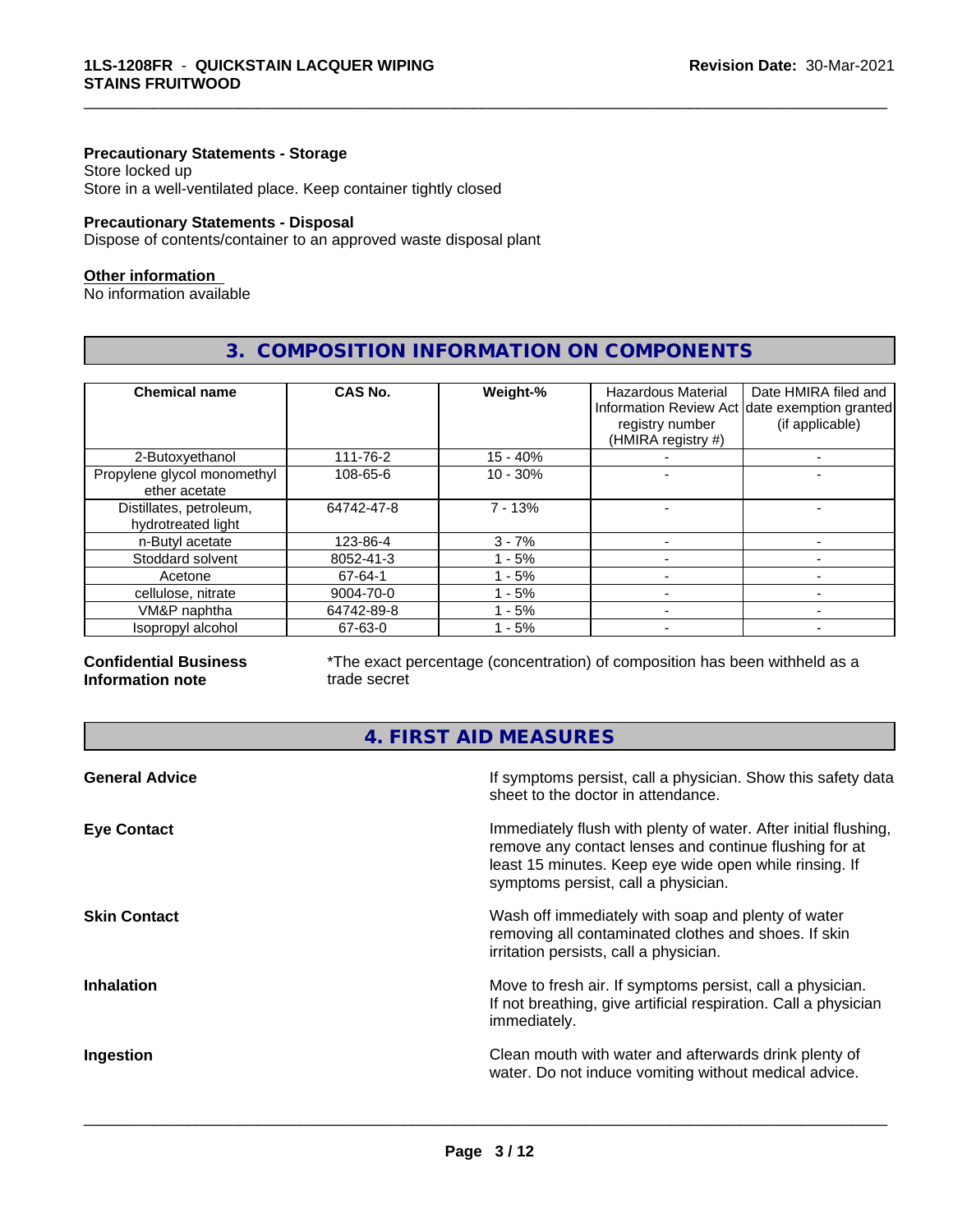Never give anything by mouth to an unconscious person. Consult a physician.

**Protection Of First-Aiders Conserverse Exercise Exercise Use personal protective equipment.** 

**Most Important Symptoms/Effects** No information available.

\_\_\_\_\_\_\_\_\_\_\_\_\_\_\_\_\_\_\_\_\_\_\_\_\_\_\_\_\_\_\_\_\_\_\_\_\_\_\_\_\_\_\_\_\_\_\_\_\_\_\_\_\_\_\_\_\_\_\_\_\_\_\_\_\_\_\_\_\_\_\_\_\_\_\_\_\_\_\_\_\_\_\_\_\_\_\_\_\_\_\_\_\_

**Notes To Physician Treat symptomatically.** 

| 5. FIRE-FIGHTING MEASURES |  |
|---------------------------|--|
|---------------------------|--|

| <b>Flammable Properties</b>                                                      | Vapors may travel considerable distance to a source of<br>ignition and flash back. Vapors may cause flash fire.                                                                                                                                                                                |
|----------------------------------------------------------------------------------|------------------------------------------------------------------------------------------------------------------------------------------------------------------------------------------------------------------------------------------------------------------------------------------------|
| <b>Suitable Extinguishing Media</b>                                              | Foam, dry powder or water. Use extinguishing measures<br>that are appropriate to local circumstances and the<br>surrounding environment.                                                                                                                                                       |
| Protective equipment and precautions for firefighters                            | As in any fire, wear self-contained breathing apparatus<br>pressure-demand, MSHA/NIOSH (approved or equivalent)<br>and full protective gear.                                                                                                                                                   |
| <b>Hazardous combustion products</b>                                             | Burning may result in carbon dioxide, carbon monoxide<br>and other combustion products of varying composition<br>which may be toxic and/or irritating.                                                                                                                                         |
| <b>Specific Hazards Arising From The Chemical</b>                                | Flammable. Flash back possible over considerable<br>distance. Keep product and empty container away from<br>heat and sources of ignition. Closed containers may<br>rupture if exposed to fire or extreme heat. Thermal<br>decomposition can lead to release of irritating gases and<br>vapors. |
| <b>Sensitivity to mechanical impact</b>                                          | No.                                                                                                                                                                                                                                                                                            |
| Sensitivity to static discharge                                                  | Yes                                                                                                                                                                                                                                                                                            |
| <b>Flash Point Data</b><br>Flash point (°F)<br>Flash Point (°C)<br><b>Method</b> | 47<br>8<br><b>PMCC</b>                                                                                                                                                                                                                                                                         |
| <b>Flammability Limits In Air</b>                                                |                                                                                                                                                                                                                                                                                                |
| Lower flammability limit:<br><b>Upper flammability limit:</b>                    | Not available<br>Not available                                                                                                                                                                                                                                                                 |
| Health: 3<br><b>NFPA</b><br><b>Flammability: 3</b>                               | <b>Instability: 1</b><br><b>Special: Not Applicable</b>                                                                                                                                                                                                                                        |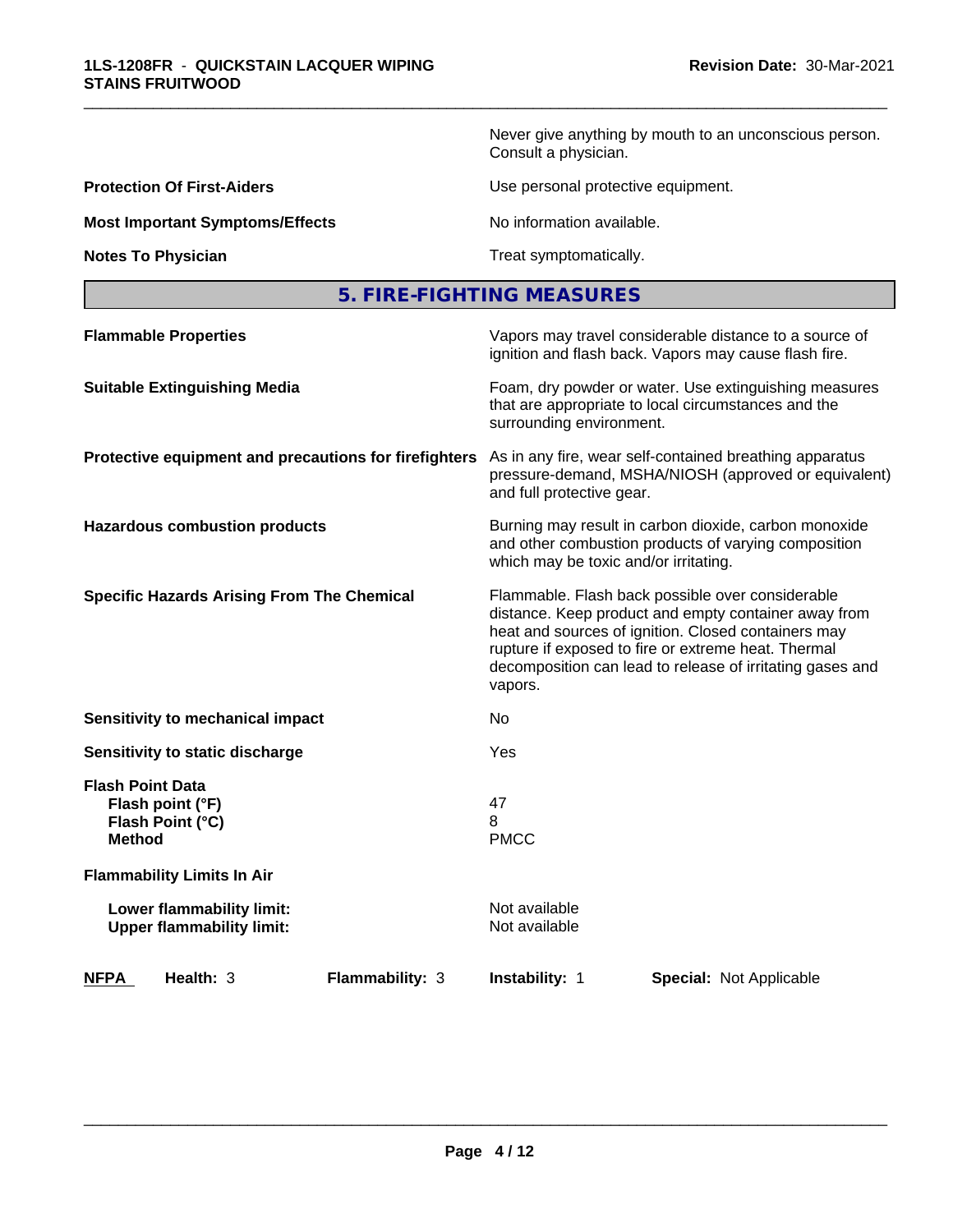#### **NFPA Legend**

- 0 Not Hazardous
- 1 Slightly
- 2 Moderate
- 3 High
- 4 Severe

*The ratings assigned are only suggested ratings, the contractor/employer has ultimate responsibilities for NFPA ratings where this system is used.*

\_\_\_\_\_\_\_\_\_\_\_\_\_\_\_\_\_\_\_\_\_\_\_\_\_\_\_\_\_\_\_\_\_\_\_\_\_\_\_\_\_\_\_\_\_\_\_\_\_\_\_\_\_\_\_\_\_\_\_\_\_\_\_\_\_\_\_\_\_\_\_\_\_\_\_\_\_\_\_\_\_\_\_\_\_\_\_\_\_\_\_\_\_

*Additional information regarding the NFPA rating system is available from the National Fire Protection Agency (NFPA) at www.nfpa.org.*

# **6. ACCIDENTAL RELEASE MEASURES**

| <b>Personal Precautions</b>      | Remove all sources of ignition. Take precautions to<br>prevent flashback. Ground and bond all containers and<br>handling equipment. Take precautionary measures against<br>static discharges. Ensure adequate ventilation. Avoid<br>contact with skin, eyes and clothing. Use personal<br>protective equipment.  |
|----------------------------------|------------------------------------------------------------------------------------------------------------------------------------------------------------------------------------------------------------------------------------------------------------------------------------------------------------------|
| <b>Other Information</b>         | Prevent further leakage or spillage if safe to do so. Do not<br>allow material to contaminate ground water system.<br>Prevent product from entering drains. Do not flush into<br>surface water or sanitary sewer system. Local authorities<br>should be advised if significant spillages cannot be<br>contained. |
| <b>Environmental precautions</b> | See Section 12 for additional Ecological Information.                                                                                                                                                                                                                                                            |
| <b>Methods for Cleaning Up</b>   | Dam up. Soak up with inert absorbent material. Use a<br>non-sparking or explosion proof means to transfer material<br>to a sealed, appropriate container for disposal. Clean<br>contaminated surface thoroughly.                                                                                                 |

**7. HANDLING AND STORAGE**

| <b>Handling</b> | Avoid contact with skin, eyes and clothing. Wear personal<br>protective equipment. Do not breathe vapors or spray mist.<br>Use only in ventilated areas. Prevent vapor build-up by<br>providing adequate ventilation during and after use.                                                                                                                                                                                                           |
|-----------------|------------------------------------------------------------------------------------------------------------------------------------------------------------------------------------------------------------------------------------------------------------------------------------------------------------------------------------------------------------------------------------------------------------------------------------------------------|
|                 | Take precautionary measures against static discharges.<br>To avoid ignition of vapors by static electricity discharge,<br>all metal parts of the equipment must be grounded. Keep<br>away from heat, sparks and flame. Do not smoke.<br>Extinguish all flames and pilot lights, and turn off stoves,<br>heaters, electric motors and other sources of ignition<br>during use and until all vapors are gone. Ignition and/or<br>flash back may occur. |
| <b>Storage</b>  | Keep containers tightly closed in a dry, cool and<br>well-ventilated place. Keep away from heat. Keep away<br>from open flames, hot surfaces and sources of ignition.<br>Keep in properly labeled containers. Keep out of the reach                                                                                                                                                                                                                  |
|                 |                                                                                                                                                                                                                                                                                                                                                                                                                                                      |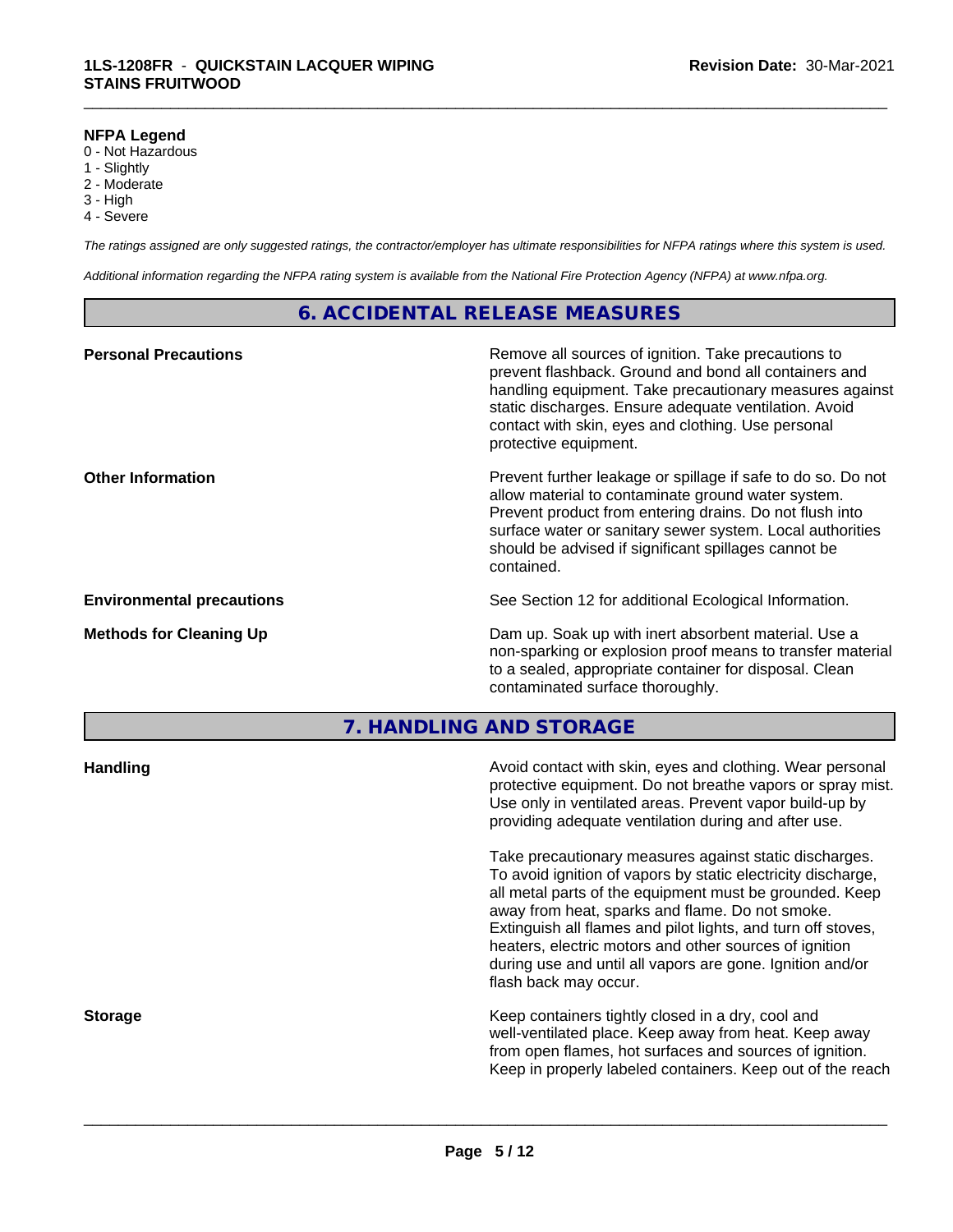of children.

\_\_\_\_\_\_\_\_\_\_\_\_\_\_\_\_\_\_\_\_\_\_\_\_\_\_\_\_\_\_\_\_\_\_\_\_\_\_\_\_\_\_\_\_\_\_\_\_\_\_\_\_\_\_\_\_\_\_\_\_\_\_\_\_\_\_\_\_\_\_\_\_\_\_\_\_\_\_\_\_\_\_\_\_\_\_\_\_\_\_\_\_\_

**Incompatible Materials Incompatible with strong acids and bases and strong** oxidizing agents.

# **8. EXPOSURE CONTROLS/PERSONAL PROTECTION**

#### **Exposure Limits**

| <b>Chemical name</b>                          | <b>ACGIH TLV</b>              | <b>Alberta</b>                                                                                  | <b>British Columbia</b>                                                                 | <b>Ontario</b>                                | Quebec                                                                                                  |
|-----------------------------------------------|-------------------------------|-------------------------------------------------------------------------------------------------|-----------------------------------------------------------------------------------------|-----------------------------------------------|---------------------------------------------------------------------------------------------------------|
| 2-Butoxyethanol                               | TWA: 20 ppm                   | 20 ppm - TWA<br>$97 \text{ mg/m}^3$ - TWA                                                       | 20 ppm - TWA                                                                            | 20 ppm - TWA                                  | 20 ppm - TWAEV<br>97 mg/m $3$ - TWAEV                                                                   |
| Propylene glycol monomethyl<br>ether acetate  | N/E                           | N/E                                                                                             | 50 ppm - TWA<br>75 ppm - STEL                                                           | 50 ppm - TWA<br>$270$ mg/m <sup>3</sup> - TWA | N/E                                                                                                     |
| Distillates, petroleum,<br>hydrotreated light | N/E                           | N/E                                                                                             | $200 \text{ mg/m}^3$ - TWA<br>Skin absorption can<br>contribute to overall<br>exposure. | N/E                                           | N/E                                                                                                     |
| n-Butyl acetate                               | STEL: 150 ppm<br>TWA: 50 ppm  | 150 ppm - TWA<br>$713$ mg/m <sup>3</sup> - TWA<br>200 ppm - STEL<br>$950 \text{ mg/m}^3$ - STEL | 20 ppm - TWA                                                                            | 150 ppm - TWA<br>200 ppm - STEL               | 150 ppm - TWAEV<br>713 mg/m <sup>3</sup> - TWAEV<br>200 ppm - STEV<br>950 mg/m $3 -$ STEV               |
| Stoddard solvent                              | TWA: 100 ppm                  | 100 ppm - TWA<br>$572$ mg/m <sup>3</sup> - TWA                                                  | 290 mg/m <sup>3</sup> - TWA<br>580 mg/m $3 -$ STEL                                      | $525$ mg/m <sup>3</sup> - TWA                 | 100 ppm - TWAEV<br>525 mg/m <sup>3</sup> - TWAEV                                                        |
| Acetone                                       | STEL: 500 ppm<br>TWA: 250 ppm | 500 ppm - TWA<br>1200 mg/m $3$ - TWA<br>750 ppm - STEL<br>1800 mg/m $3 -$ STEL                  | 250 ppm - TWA<br>500 ppm - STEL                                                         | 250 ppm - TWA<br>500 ppm - STEL               | 500 ppm - TWAEV<br>1190 mg/m <sup>3</sup> - TWAEV<br>1000 ppm $-$ STEV<br>2380 mg/m <sup>3</sup> - STEV |
| Isopropyl alcohol                             | STEL: 400 ppm<br>TWA: 200 ppm | 200 ppm - TWA<br>492 mg/m $3$ - TWA<br>400 ppm - STEL<br>984 mg/m <sup>3</sup> - STEL           | 200 ppm - TWA<br>400 ppm - STEL                                                         | 200 ppm - TWA<br>400 ppm - STEL               | 400 ppm - TWAEV<br>985 mg/m <sup>3</sup> - TWAEV<br>500 ppm - STEV<br>1230 mg/m <sup>3</sup> - STEV     |

#### **Legend**

ACGIH - American Conference of Governmental Industrial Hygienists Alberta - Alberta Occupational Exposure Limits

British Columbia - British Columbia Occupational Exposure Limits

Ontario - Ontario Occupational Exposure Limits

Quebec - Quebec Occupational Exposure Limits

N/E - Not established

#### **Engineering Measures Ensure adequate ventilation, especially in confined areas.**

| <b>Personal Protective Equipment</b> |  |
|--------------------------------------|--|
| <b>Eve/Face Protection</b>           |  |

Safety glasses with side-shields. If splashes are likely to occur, wear: Tightly fitting safety goggles **Skin Protection Protection Protective gloves and impervious clothing. Respiratory Protection Exercise 2018** Use only with adequate ventilation. In operations where exposure limits are exceeded, use a NIOSH approved respirator that has been selected by a technically qualified person for the specific work conditions. When spraying the product or applying in confined areas, wear a NIOSH approved respirator specified for paint spray or organic vapors.

**Hygiene Measures Avoid contact with skin, eyes and clothing. Remove and Avoid contact with skin, eyes and clothing. Remove and Avoid contact with skin, eyes and clothing. Remove and** wash contaminated clothing before re-use. Wash thoroughly after handling.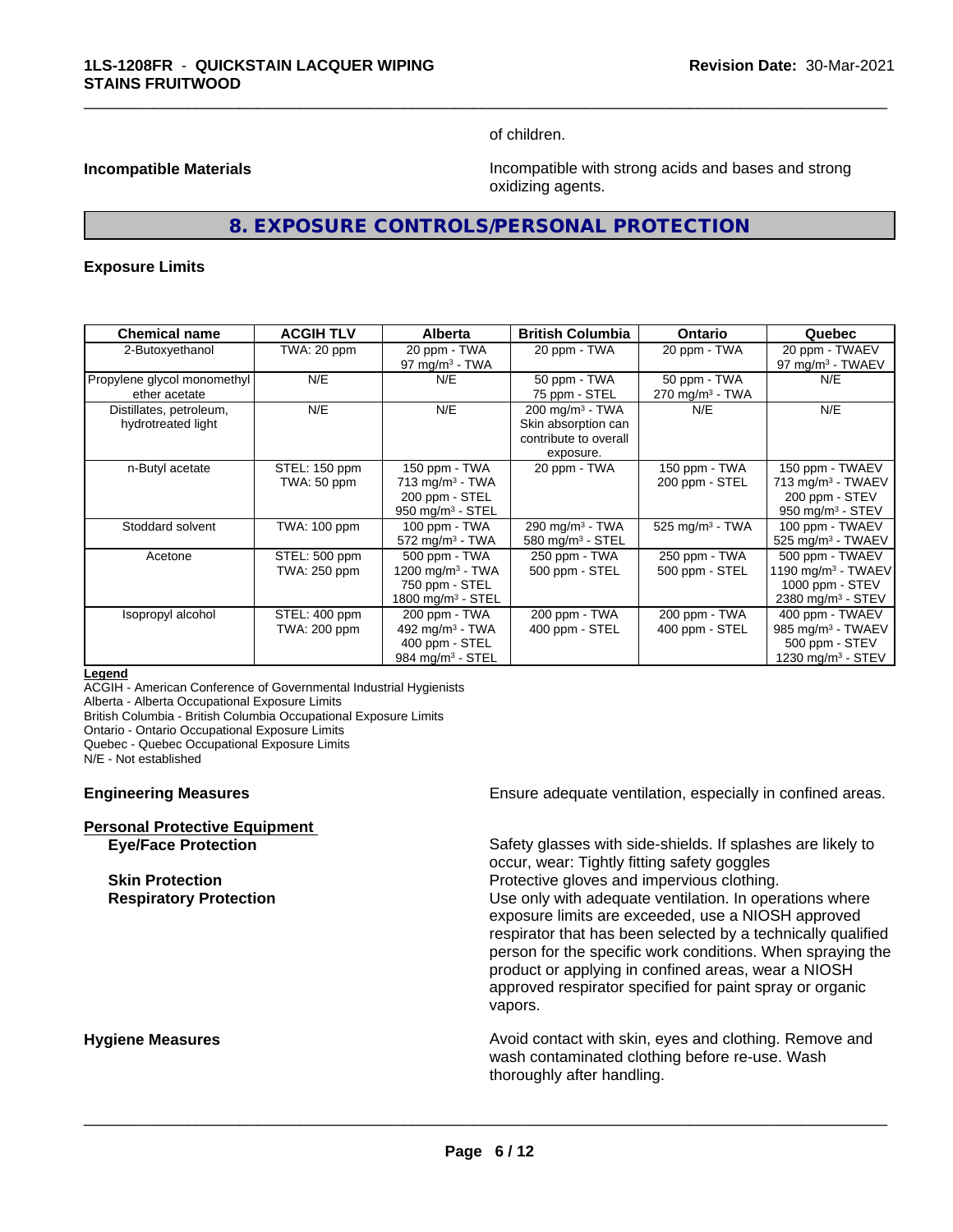# **9. PHYSICAL AND CHEMICAL PROPERTIES**

**Appearance** liquid and **a liquid liquid liquid** by the liquid liquid solvent **Odor** solvent **Odor Threshold** No information available **Density (Ibs/gal)** 7.65 - 7.75 **Specific Gravity** 0.91 - 0.93 **pH** No information available **Viscosity (cps)** No information available **Solubility(ies)** No information available **Water solubility**<br> **Evaporation Rate**<br> **Evaporation Rate**<br> **Evaporation Rate Evaporation Rate No information available**<br> **Vapor pressure No information available**<br>
No information available **Vapor density**<br> **We Solids**<br>
We Solids **We Note that the Solid S** and S - 15 **Wt. % Solids** 5 - 15<br> **Vol. % Solids** 5 - 15 **Vol. % Solids Wt. % Volatiles** 85 - 95 **Vol. % Volatiles VOC Regulatory Limit (g/L)** < 850 **Boiling Point (°F)** 248 **Boiling Point (°C)** 120 **Freezing point (°F)** The state of the state of the Noinformation available **Freezing Point (°C)**<br> **Flash noint (°F)**<br> **Flash noint (°F)**<br> **A7 Flash point (°F)** 47<br> **Flash Point (°C)** 8 **Flash Point (°C)** 8 **Method** PMCC **Flammability (solid, gas)**<br> **Consumption Upper flammability limit:**<br>
Upper flammability limit:<br>
Obtained Not applicable **Upper flammability limit:**<br> **Lower flammability limit:** Not applicable Not applicable **Lower flammability limit:**<br> **Autoignition Temperature (°F)** Not applicable havailable **Autoignition Temperature (°F) Autoignition Temperature (°C)** No information available **Decomposition Temperature (°F)** No information available<br> **Decomposition Temperature (°C)** No information available **Decomposition Temperature (°C)**<br>Partition coefficient

**No information available No information available** 

\_\_\_\_\_\_\_\_\_\_\_\_\_\_\_\_\_\_\_\_\_\_\_\_\_\_\_\_\_\_\_\_\_\_\_\_\_\_\_\_\_\_\_\_\_\_\_\_\_\_\_\_\_\_\_\_\_\_\_\_\_\_\_\_\_\_\_\_\_\_\_\_\_\_\_\_\_\_\_\_\_\_\_\_\_\_\_\_\_\_\_\_\_

# **10. STABILITY AND REACTIVITY**

| <b>Reactivity</b>                       | Not Applicable                                                                                                            |
|-----------------------------------------|---------------------------------------------------------------------------------------------------------------------------|
| <b>Chemical Stability</b>               | Stable under normal conditions. Hazardous polymerisation<br>does not occur.                                               |
| <b>Conditions to avoid</b>              | Keep away from open flames, hot surfaces, static<br>electricity and sources of ignition. Sparks. Elevated<br>temperature. |
| <b>Incompatible Materials</b>           | Incompatible with strong acids and bases and strong<br>oxidizing agents.                                                  |
| <b>Hazardous Decomposition Products</b> | Thermal decomposition can lead to release of irritating<br>gases and vapors.                                              |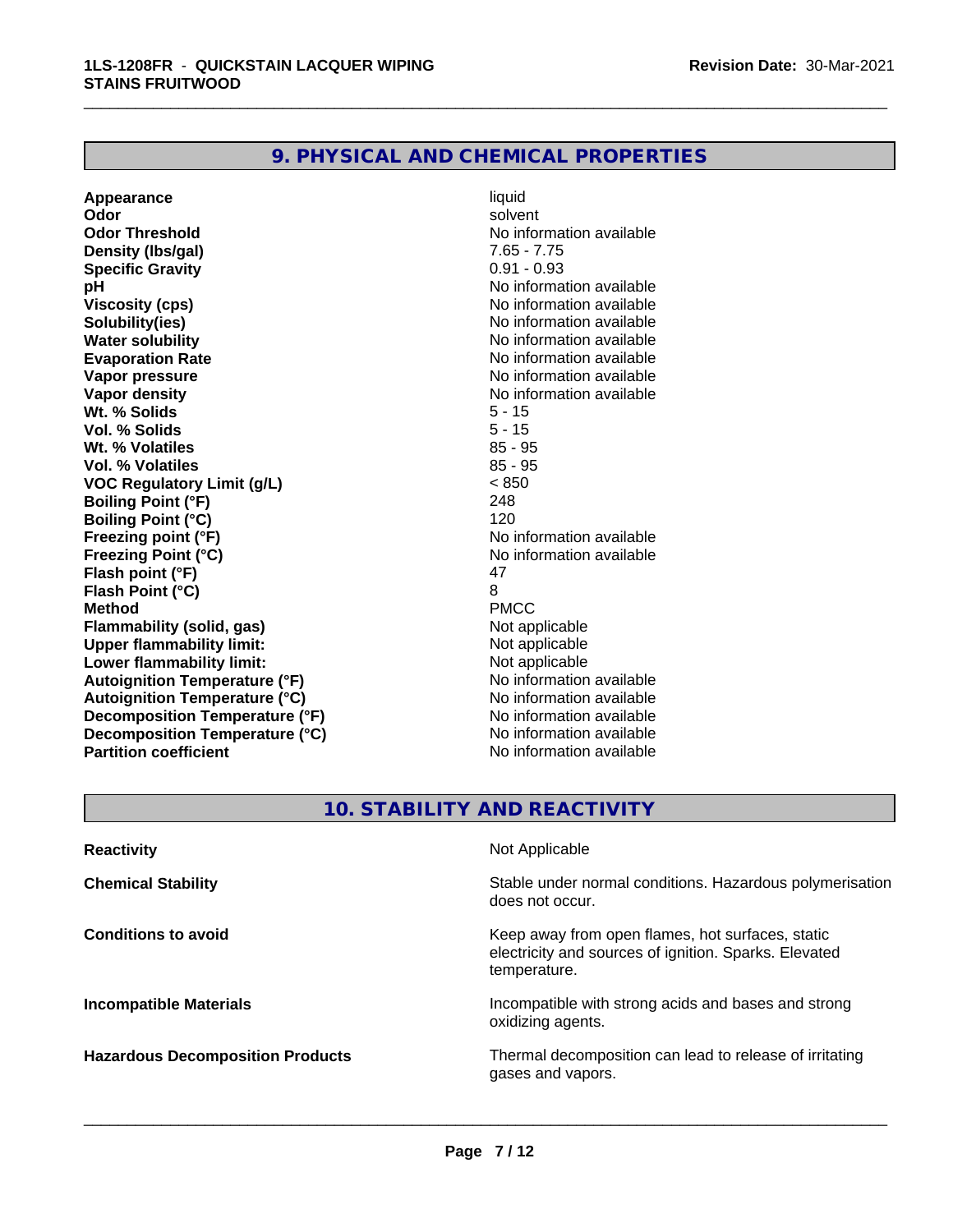\_\_\_\_\_\_\_\_\_\_\_\_\_\_\_\_\_\_\_\_\_\_\_\_\_\_\_\_\_\_\_\_\_\_\_\_\_\_\_\_\_\_\_\_\_\_\_\_\_\_\_\_\_\_\_\_\_\_\_\_\_\_\_\_\_\_\_\_\_\_\_\_\_\_\_\_\_\_\_\_\_\_\_\_\_\_\_\_\_\_\_\_\_

| <b>Possibility of hazardous reactions</b>                                                               | None under normal conditions of use.                                                                                                                                                                                                                             |  |
|---------------------------------------------------------------------------------------------------------|------------------------------------------------------------------------------------------------------------------------------------------------------------------------------------------------------------------------------------------------------------------|--|
|                                                                                                         | 11. TOXICOLOGICAL INFORMATION                                                                                                                                                                                                                                    |  |
| <b>Product Information</b><br>Information on likely routes of exposure                                  |                                                                                                                                                                                                                                                                  |  |
| <b>Principal Routes of Exposure</b>                                                                     | Eye contact, skin contact and inhalation.                                                                                                                                                                                                                        |  |
| <b>Acute Toxicity</b><br><b>Product Information</b>                                                     | Repeated or prolonged exposure to organic solvents may<br>lead to permanent brain and nervous system damage.<br>Intentional misuse by deliberately concentrating and<br>inhaling vapors may be harmful or fatal.                                                 |  |
| Symptoms related to the physical, chemical and toxicological characteristics                            |                                                                                                                                                                                                                                                                  |  |
| <b>Symptoms</b>                                                                                         | No information available                                                                                                                                                                                                                                         |  |
| Delayed and immediate effects as well as chronic effects from short and long-term exposure              |                                                                                                                                                                                                                                                                  |  |
| Eye contact                                                                                             | Contact with eyes may cause irritation. Vapor may cause<br><i>irritation.</i>                                                                                                                                                                                    |  |
| <b>Skin contact</b>                                                                                     | May cause skin irritation and/or dermatitis. Prolonged skin<br>contact may defat the skin and produce dermatitis.                                                                                                                                                |  |
| <b>Inhalation</b>                                                                                       | Harmful by inhalation. High vapor / aerosol concentrations<br>are irritating to the eyes, nose, throat and lungs and may<br>cause headaches, dizziness, drowsiness,<br>unconsciousness, and other central nervous system<br>effects.                             |  |
| <b>Ingestion</b>                                                                                        | Harmful if swallowed. Ingestion may cause irritation to<br>mucous membranes. Small amounts of this product<br>aspirated into the respiratory system during ingestion or<br>vomiting may cause mild to severe pulmonary injury,<br>possibly progressing to death. |  |
| Sensitization<br><b>Neurological Effects</b><br><b>Mutagenic Effects</b><br><b>Reproductive Effects</b> | No information available.<br>No information available.<br>No information available.<br>No information available.                                                                                                                                                 |  |
| <b>Developmental Effects</b><br>Target organ effects<br><b>STOT - single exposure</b>                   | No information available.<br>No information available.<br>May cause disorder and damage to the, Respiratory                                                                                                                                                      |  |

**STOT - repeated exposure** *Causes damage to organs through prolonged or repeated* 

**Other adverse effects** No information available. Aspiration Hazard<br>
May be harmful if swallowed and enters airways. Small

**Page 8 / 12**

system, Central nervous system.

 $\overline{\phantom{a}}$  ,  $\overline{\phantom{a}}$  ,  $\overline{\phantom{a}}$  ,  $\overline{\phantom{a}}$  ,  $\overline{\phantom{a}}$  ,  $\overline{\phantom{a}}$  ,  $\overline{\phantom{a}}$  ,  $\overline{\phantom{a}}$  ,  $\overline{\phantom{a}}$  ,  $\overline{\phantom{a}}$  ,  $\overline{\phantom{a}}$  ,  $\overline{\phantom{a}}$  ,  $\overline{\phantom{a}}$  ,  $\overline{\phantom{a}}$  ,  $\overline{\phantom{a}}$  ,  $\overline{\phantom{a}}$ 

exposure if inhaled, May cause disorder and damage to the, liver, kidney, spleen, blood, Central nervous system, Causes damage to organs through prolonged or repeated exposure if swallowed, Causes damage to organs through prolonged or repeated exposure in contact with skin.

amounts of this product aspirated into the respiratory system during ingestion or vomiting may cause mild to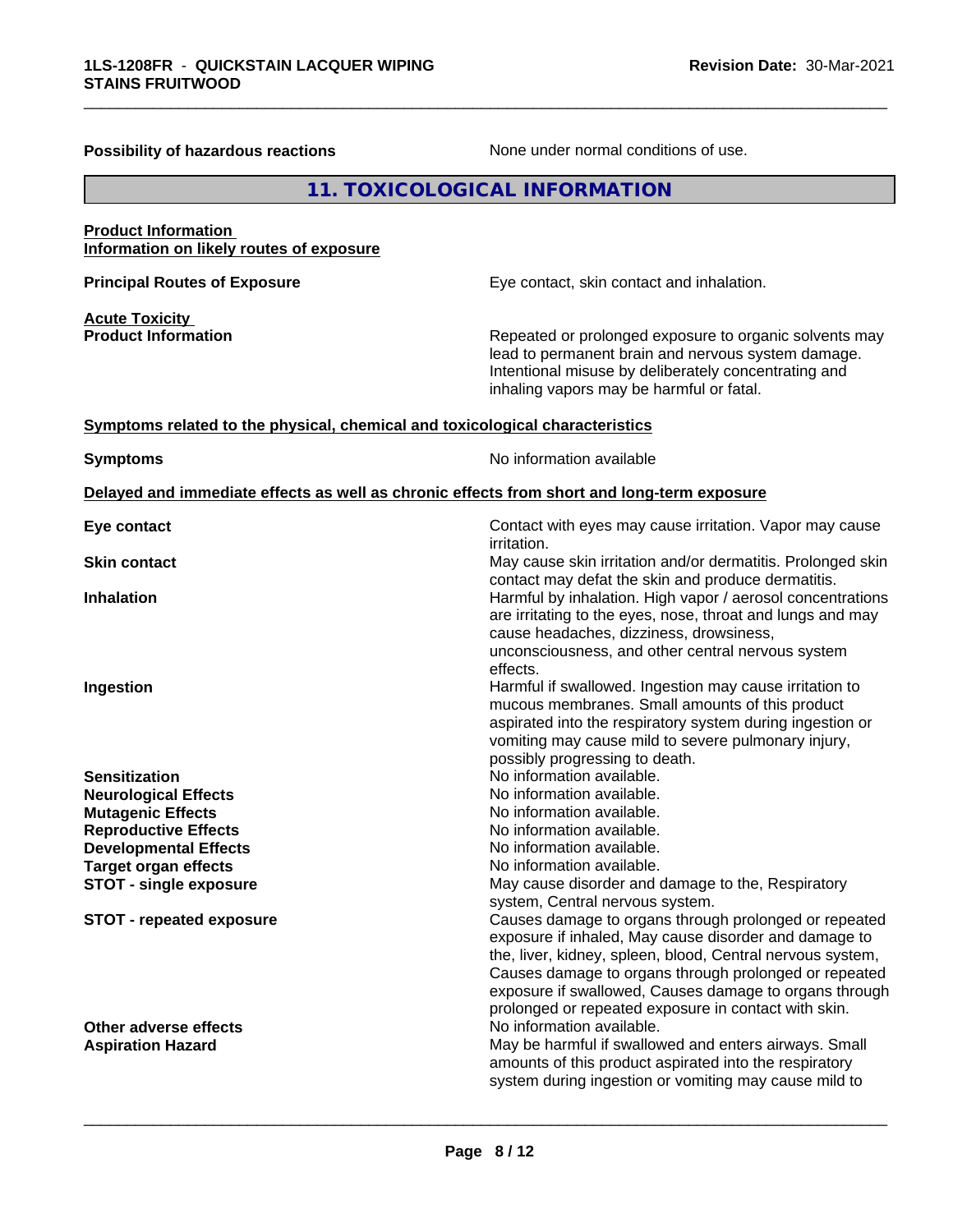severe pulmonary injury, possibly progressing to death.

\_\_\_\_\_\_\_\_\_\_\_\_\_\_\_\_\_\_\_\_\_\_\_\_\_\_\_\_\_\_\_\_\_\_\_\_\_\_\_\_\_\_\_\_\_\_\_\_\_\_\_\_\_\_\_\_\_\_\_\_\_\_\_\_\_\_\_\_\_\_\_\_\_\_\_\_\_\_\_\_\_\_\_\_\_\_\_\_\_\_\_\_\_

#### **Numerical measures of toxicity**

**The following values are calculated based on chapter 3.1 of the GHS document**

| ATEmix (oral)                    | 1272 mg/ka  |
|----------------------------------|-------------|
| <b>ATEmix (dermal)</b>           | 2150 mg/kg  |
| ATEmix (inhalation-dust/mist)    | 1841.2 mg/L |
| <b>ATEmix (inhalation-vapor)</b> | 23.8 mg/L   |

#### **Component Information**

| Chemical name                                               | Oral LD50             | Dermal LD50             | <b>Inhalation LC50</b>                |
|-------------------------------------------------------------|-----------------------|-------------------------|---------------------------------------|
| 2-Butoxyethanol<br>111-76-2                                 | $= 1300$ mg/kg (Rat)  | $>$ 2000 mg/kg (Rabbit) | > 4.9 mg/L (Rat) 3H                   |
| Propylene glycol monomethyl ether<br>acetate<br>108-65-6    | $= 8532$ mg/kg (Rat)  | $>$ 5 g/kg (Rabbit)     |                                       |
| Distillates, petroleum, hydrotreated<br>light<br>64742-47-8 | $> 5000$ mg/kg (Rat)  | $>$ 2000 mg/kg (Rabbit) | $> 5.2$ mg/L (Rat) 4 h                |
| n-Butyl acetate<br>123-86-4                                 | $= 10768$ mg/kg (Rat) | > 17600 mg/kg (Rabbit)  |                                       |
| Acetone<br>67-64-1                                          | $=$ 5800 mg/kg (Rat)  | > 15700 mg/kg (Rabbit)  | $= 50100$ mg/m <sup>3</sup> (Rat) 8 h |
| cellulose, nitrate<br>9004-70-0                             | $5$ g/kg (Rat)        |                         |                                       |
| VM&P naphtha<br>64742-89-8                                  |                       | $=$ 3000 mg/kg (Rabbit) |                                       |
| Isopropyl alcohol<br>67-63-0                                | $= 1870$ mg/kg (Rat)  | $= 4059$ mg/kg (Rabbit) | $= 72600$ mg/m <sup>3</sup> (Rat) 4 h |

# **Chronic Toxicity**

## **Carcinogenicity**

*There are no known carcinogenic chemicals in this product above reportable levels.*

**12. ECOLOGICAL INFORMATION**

#### **Ecotoxicity Effects**

The environmental impact of this product has not been fully investigated.

### **Product Information**

#### **Acute Toxicity to Fish**

No information available

#### **Acute Toxicity to Aquatic Invertebrates**

No information available

#### **Acute Toxicity to Aquatic Plants**

No information available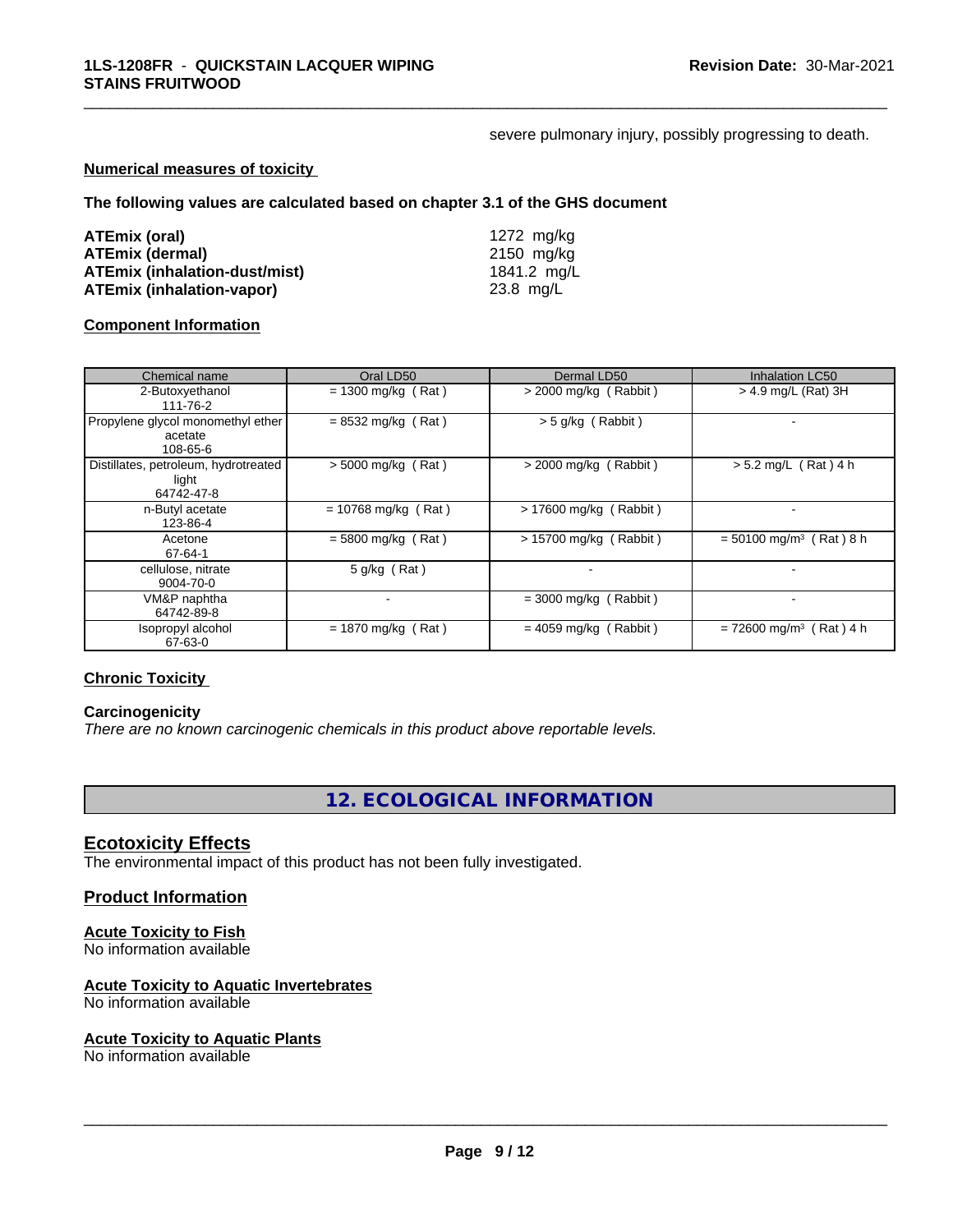#### **Persistence / Degradability**

No information available.

#### **Bioaccumulation**

There is no data for this product.

#### **Mobility in Environmental Media**

No information available.

#### **Ozone**

No information available

### **Component Information**

#### **Acute Toxicity to Fish**

2-Butoxyethanol  $LC50: 1490$  mg/L (Bluegill sunfish - 96 hr.) n-Butyl acetate LC50: 18 mg/L (Fathead Minnow - 96 hr.) Acetone LC50: 8300 (Bluegill - 96 hr.) mg/L

#### **Acute Toxicity to Aquatic Invertebrates**

n-Butyl acetate EC50: 72.8 mg/L (Daphnia magna - 48 hr.) Acetone EC50: 12600 mg/L (Daphnia magna - 48 hr.)

#### **Acute Toxicity to Aquatic Plants**

n-Butyl acetate EC50: 674.7 mg/L (Green algae (Scenedesmus subspicatus), 72 hrs.)

# **13. DISPOSAL CONSIDERATIONS**

\_\_\_\_\_\_\_\_\_\_\_\_\_\_\_\_\_\_\_\_\_\_\_\_\_\_\_\_\_\_\_\_\_\_\_\_\_\_\_\_\_\_\_\_\_\_\_\_\_\_\_\_\_\_\_\_\_\_\_\_\_\_\_\_\_\_\_\_\_\_\_\_\_\_\_\_\_\_\_\_\_\_\_\_\_\_\_\_\_\_\_\_\_

Waste Disposal Method **Dispose of in accordance with federal, state, provincial,** and local regulations. Local requirements may vary, consult your sanitation department or state-designated environmental protection agency for more disposal options.

**Empty Container Warning <b>Emptied** Containers may retain product residue. Follow label warnings even after container is emptied. Residual vapors may explode on ignition.

# **14. TRANSPORT INFORMATION**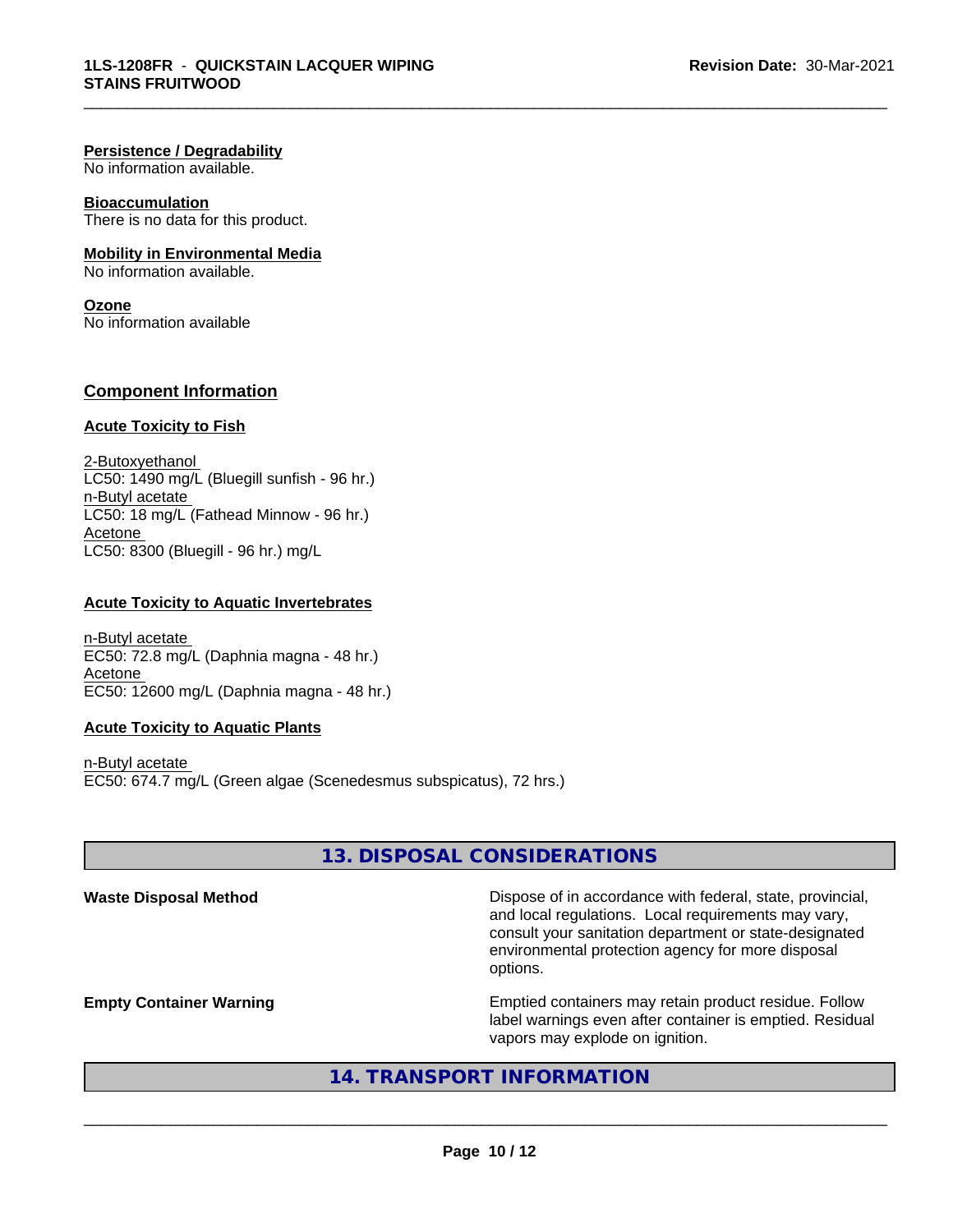**TDG**

**Proper Shipping Name PAINT Hazard class** 3 **UN-No.** UN1263 **Packing Group III Description** 

**Description** UN1263, PAINT, 3, II

\_\_\_\_\_\_\_\_\_\_\_\_\_\_\_\_\_\_\_\_\_\_\_\_\_\_\_\_\_\_\_\_\_\_\_\_\_\_\_\_\_\_\_\_\_\_\_\_\_\_\_\_\_\_\_\_\_\_\_\_\_\_\_\_\_\_\_\_\_\_\_\_\_\_\_\_\_\_\_\_\_\_\_\_\_\_\_\_\_\_\_\_\_

**ICAO / IATA ICAO / IATA Contact the preparer for further information.** 

**IMDG / IMO Contact the preparer for further information.** 

**15. REGULATORY INFORMATION**

# **International Inventories**

| <b>TSCA: United States</b> | Yes - All components are listed or exempt. |
|----------------------------|--------------------------------------------|
| <b>DSL: Canada</b>         | Yes - All components are listed or exempt. |

# **National Pollutant Release Inventory (NPRI)**

#### **NPRI Parts 1- 4**

This product contains the following Parts 1-4 NPRI chemicals:

| <b>Chemical name</b> | CAS No.             | Weight-% | <b>NPRI Parts 1-4</b> |  |
|----------------------|---------------------|----------|-----------------------|--|
| 2-Butoxyethanol      | $1 - 76 - 2$<br>144 | 15 - 40% | Listed                |  |
| Isopropyl alcohol    | 67-63-0             | 5%       | Listed                |  |

#### **NPRI Part 5**

This product contains the following NPRI Part 5 Chemicals:

| CAS No.    | Weight-%    | <b>NPRI Part 5</b> |        |
|------------|-------------|--------------------|--------|
| 111-76-2   | 15 - 40%    |                    |        |
| 108-65-6   | $10 - 30\%$ | Listed             |        |
|            |             |                    |        |
| 64742-47-8 | $7 - 13%$   | Listed             |        |
|            |             |                    |        |
| 123-86-4   | $3 - 7%$    | Listed             |        |
| 8052-41-3  | $1 - 5%$    | Listed             |        |
| 64742-89-8 | 1 - 5%      | Listed             |        |
| 67-63-0    | 1 - 5%      | Listed             |        |
|            |             |                    | Listed |

#### **WHMIS Regulatory Status**

This product has been classified in accordance with the hazard criteria of the Hazardous Products Regulations (HPR) and the SDS contains all the information required by the HPR.